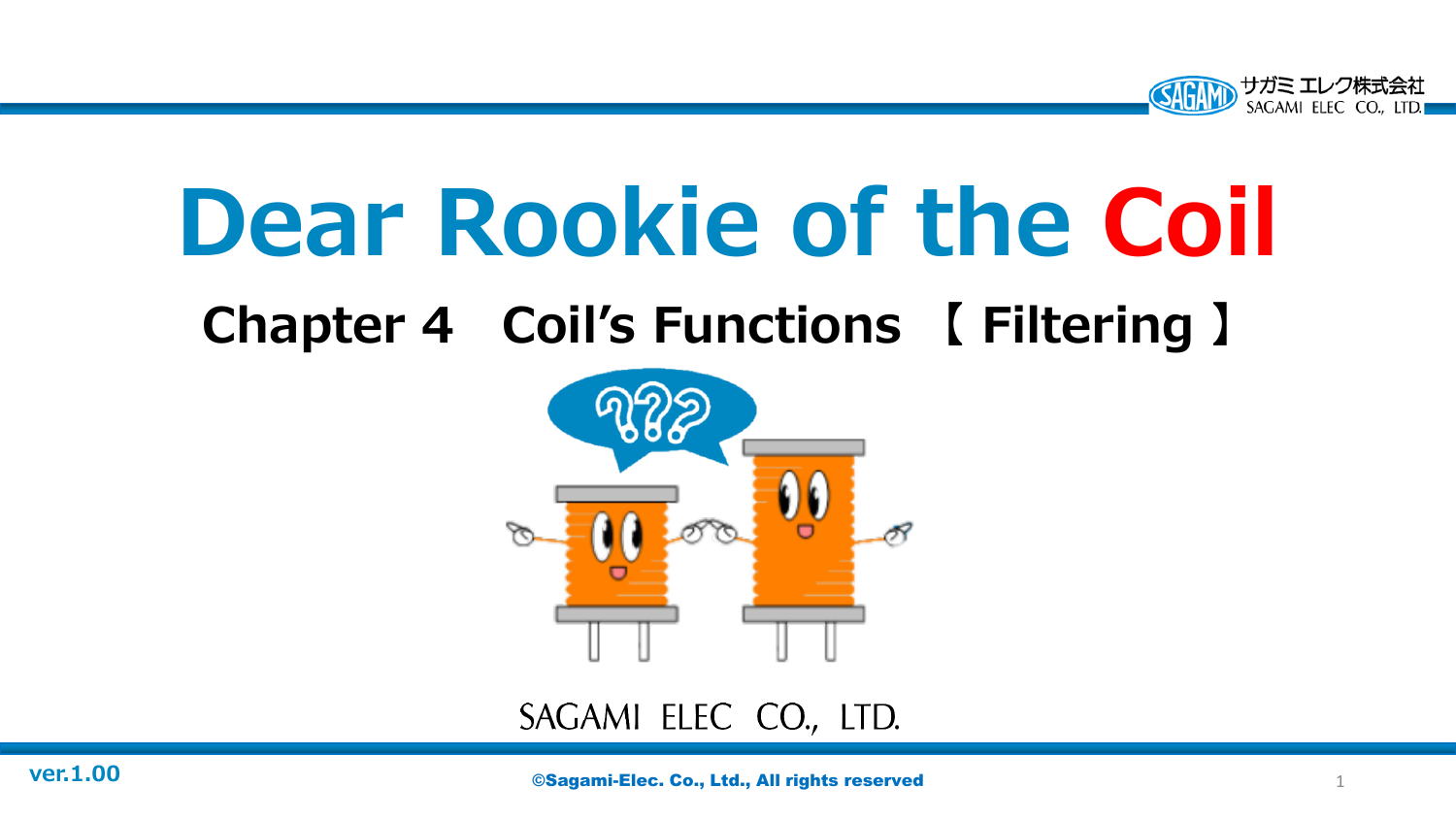### **Coil's Functions "Filtering"**

We will explain about one of functions "Filtering" in this time.



Ex) Coffee filter $\Rightarrow$  For blocking ground coffee beans to pass through.

Air filter⇒ For removing dust and dirt and letting clean air to pass through.

サガミ エレ SAGAMI ELEC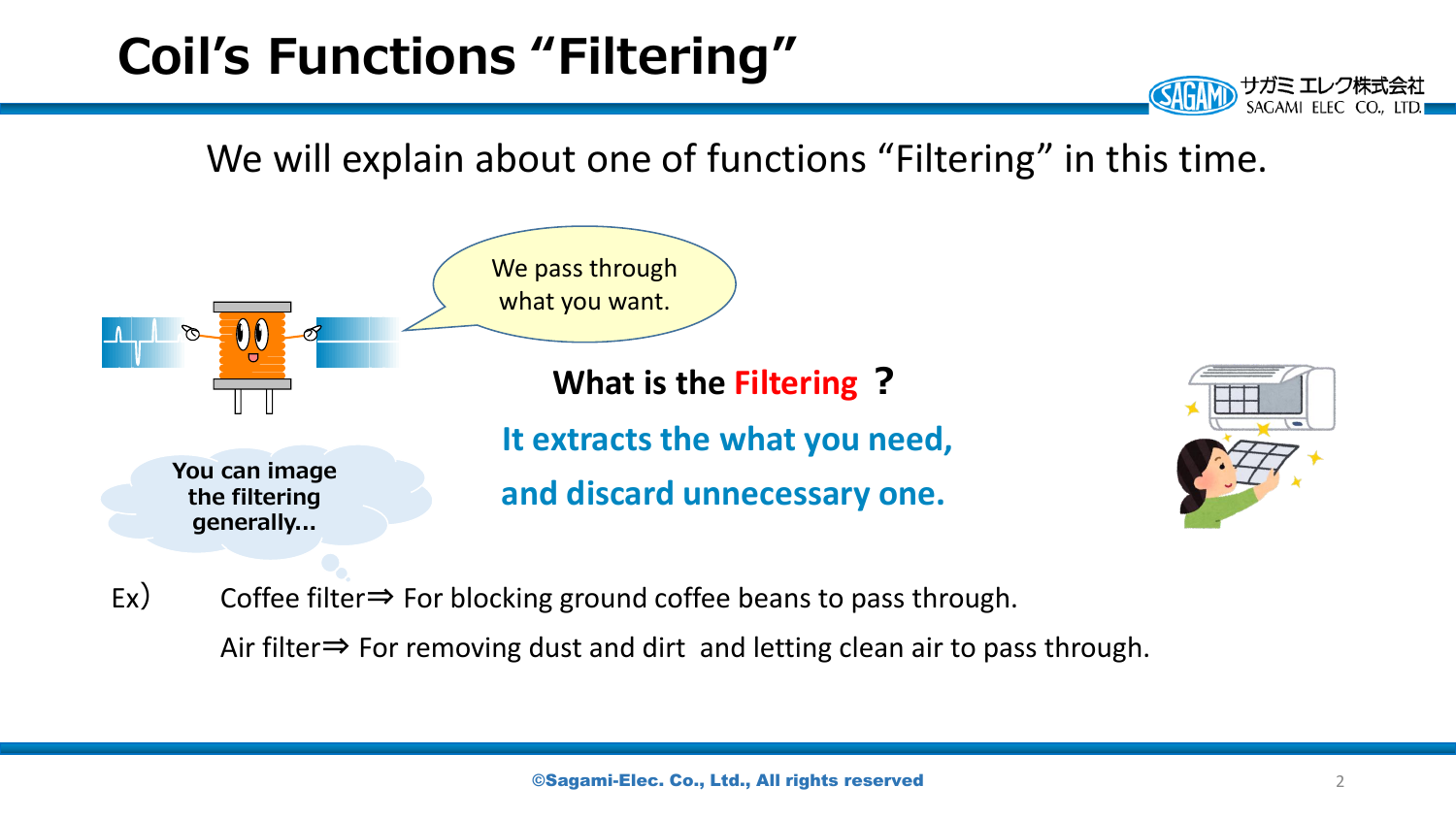### **Coil's Functions "Filtering"**



サガミ エレク株式会社 SAGAMI ELEC CO., LTD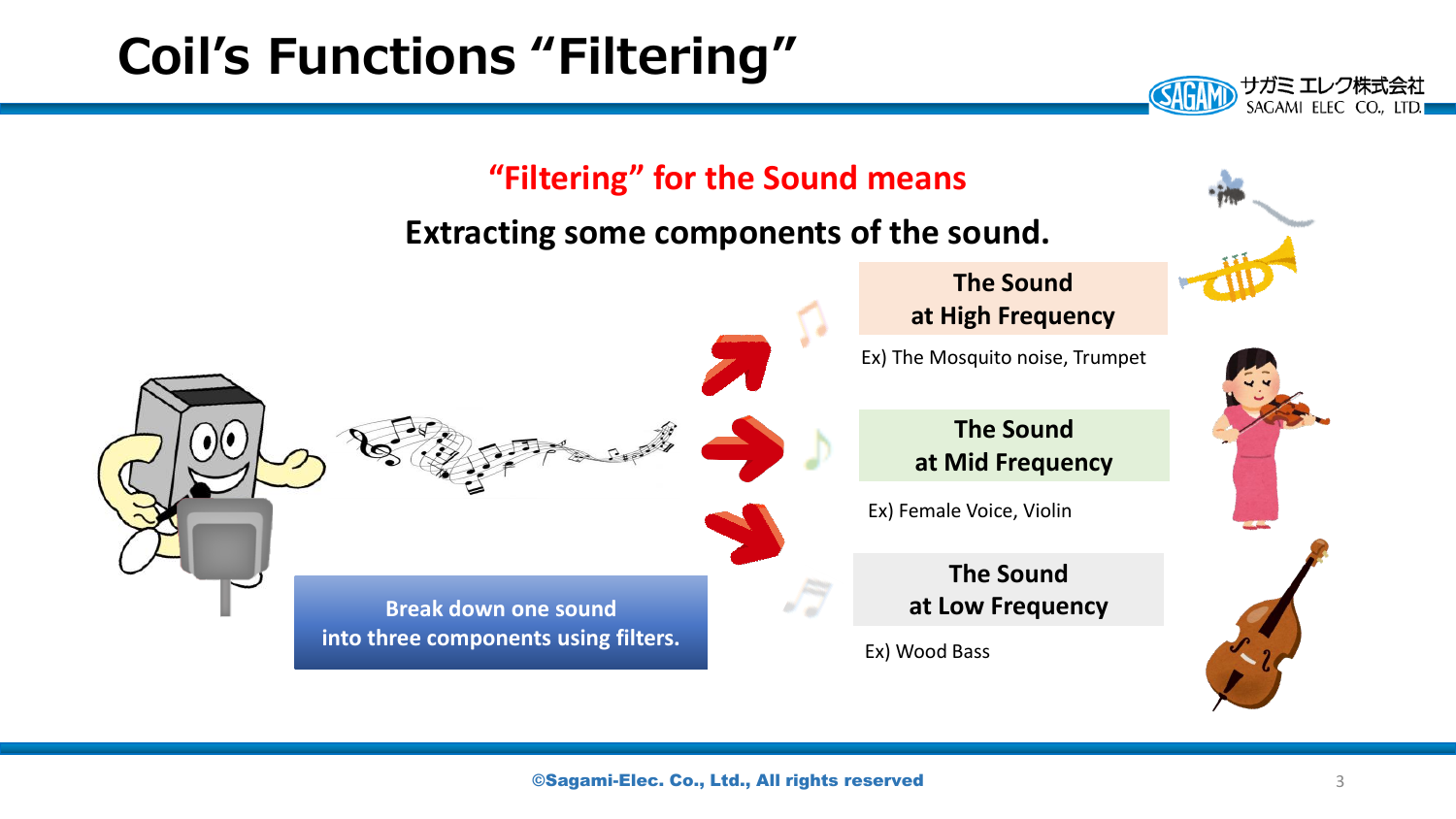#### **Coil's Functions "Filtering"**



サガミ エレク株式会社